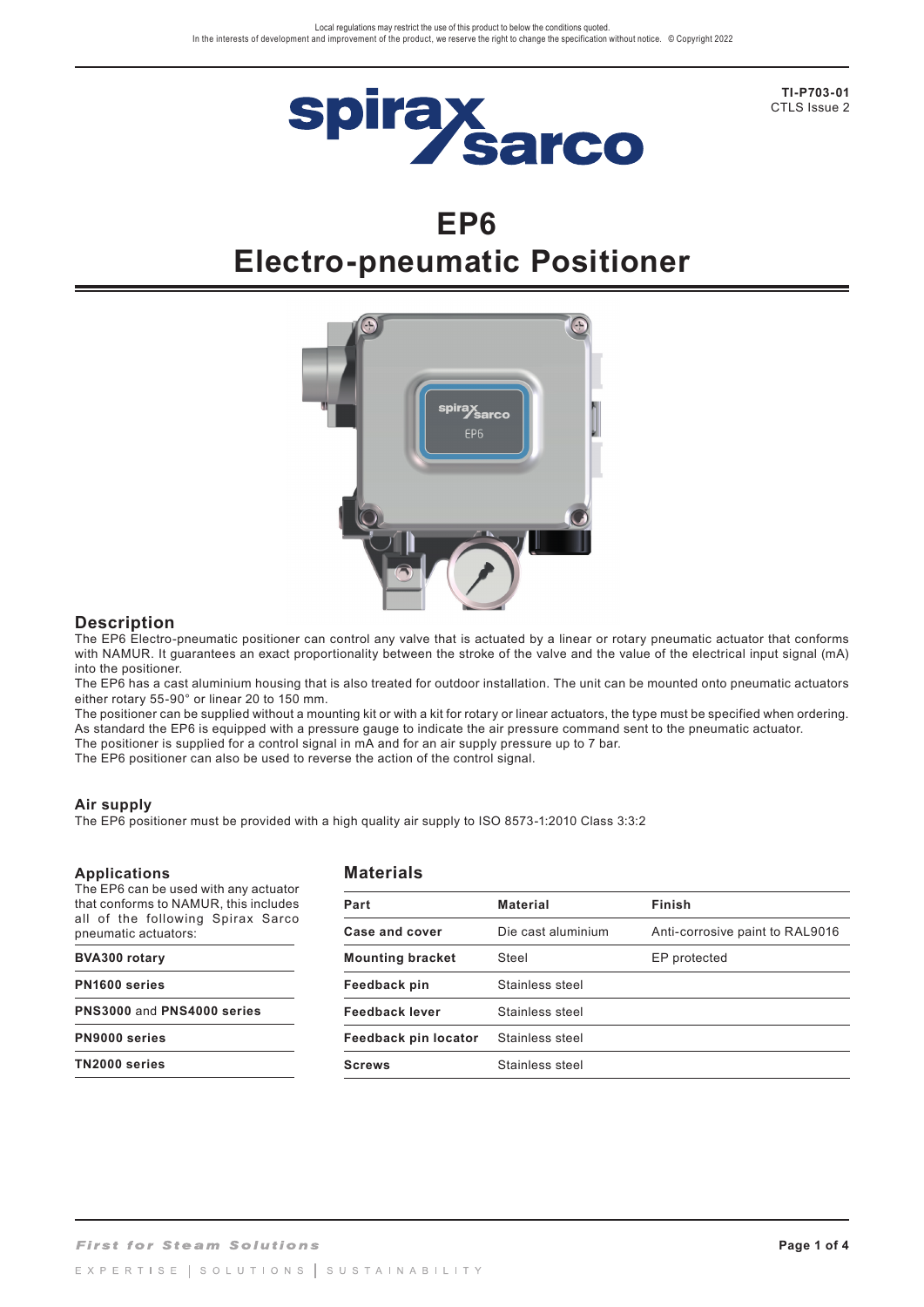# **Technical data**

| Input signal range            |                                                                                         | 4-20 mA (split range minimum amplitude 8 mA)                      |  |  |
|-------------------------------|-----------------------------------------------------------------------------------------|-------------------------------------------------------------------|--|--|
| Impedance                     | Max 250 +/- 15 $\Omega$                                                                 |                                                                   |  |  |
| Air supply                    |                                                                                         | 1.4 to 7.0 bar (regulate 5 to 10 psi above actuator spring range) |  |  |
| Air quality                   | ISO 8573-1:2010 Class 3:3:2                                                             |                                                                   |  |  |
| <b>Output pressure</b>        | 0 to 100% supply pressure                                                               |                                                                   |  |  |
| <b>Actuator stroke</b>        | 20 mm to 150 mm or 55 ° to 90 °                                                         |                                                                   |  |  |
| <b>Action</b>                 |                                                                                         | Single acting/fail vent/Double acting                             |  |  |
|                               | Standard temperature                                                                    | -20 °C to +70 °C                                                  |  |  |
| <b>Operating temperature</b>  | High temperature                                                                        | -20 °C to +120 °C                                                 |  |  |
| Air flow                      | 80 LPM @ 1.4 bar                                                                        |                                                                   |  |  |
| Steady state air consumption  | 2.4 LPM @ 1.4 bar                                                                       |                                                                   |  |  |
| <b>Air connections</b>        | 1/4" NPT female                                                                         |                                                                   |  |  |
| Sensitivity                   | Single: +/-0.2% F.S. (Full Scale)                                                       |                                                                   |  |  |
|                               | Double: +/- 0.5% F.S                                                                    |                                                                   |  |  |
| <b>Hysteresis</b>             | $+/- 1\%$ F.S.                                                                          |                                                                   |  |  |
|                               | Single +/- 1% F.S.                                                                      |                                                                   |  |  |
| Linearity                     | Double +/- 2% F.S.                                                                      |                                                                   |  |  |
| Repeatability                 | $+/-0.5%$ F.S                                                                           |                                                                   |  |  |
| <b>Electrical connections</b> | Cable gland M20 internal, terminals for conductors from 0.5 to 2.5 mm <sup>2</sup> wire |                                                                   |  |  |
| Degree of protection          | IP66                                                                                    |                                                                   |  |  |
| Characteristic                | Linear                                                                                  |                                                                   |  |  |
|                               | Linear 2.8 kg (positioner only)                                                         |                                                                   |  |  |
| <b>Shipping weight</b>        | Mounting Kits for Linear EY3 and EY4 - 1.3 kg, UY1,2,3 - 0.9 kg, UBC - 0.2 kg           |                                                                   |  |  |
|                               | Rotary 4.1 kg (Positioner and mounting kit)                                             |                                                                   |  |  |

# **Positioner options**

| <b>Basic model</b>                   | Aluminium enclosure                                         |  |  |  |
|--------------------------------------|-------------------------------------------------------------|--|--|--|
| <b>Acting type</b>                   | Single acting                                               |  |  |  |
|                                      | Single Acting + Reduced Orifice Ø 1                         |  |  |  |
|                                      | Double acting                                               |  |  |  |
| <b>Mounting type</b>                 | Linear - See page 4 for Mounting Kit selection              |  |  |  |
|                                      | Rotary - Mounting Kit included                              |  |  |  |
| Hazardous area protection            | Safe area                                                   |  |  |  |
| <b>Electrical and Air connection</b> | M20 -1/4" NPT                                               |  |  |  |
| <b>Non standard features</b>         | Standard model                                              |  |  |  |
|                                      | Standard Model + Supply Pressure Gauge                      |  |  |  |
|                                      | High Temp Model (-20 °C to +120 °C)                         |  |  |  |
|                                      | High Temp Model (-20 °C to +120 °C) + Supply Pressure Gauge |  |  |  |
| <b>Ordering Code Example:</b>        | EP6<br>s<br>S<br>A                                          |  |  |  |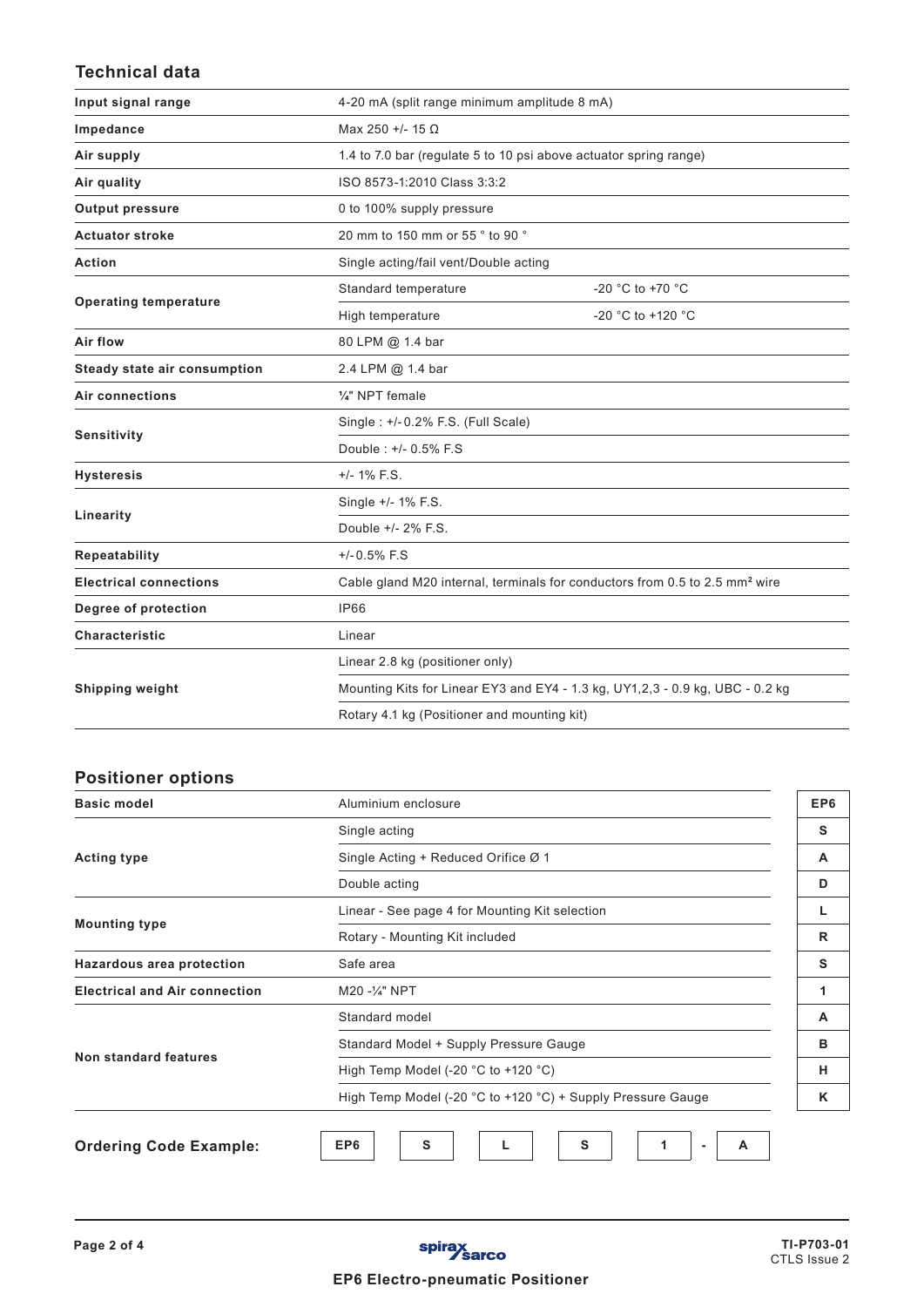# **Dimensions (approximate) in mm**







**Linear left mounted Linear centrally mounted**





**Rotary mounted**